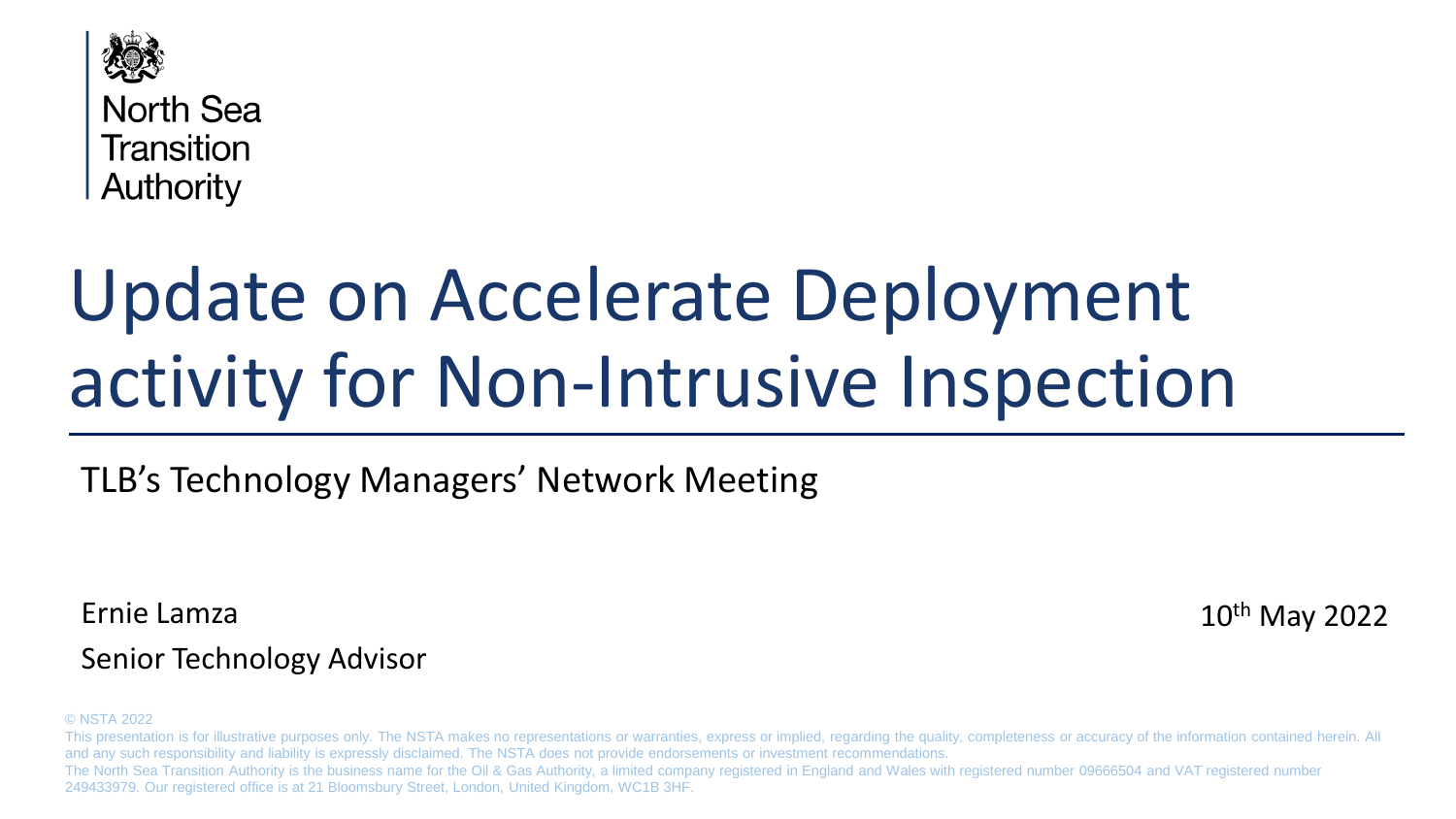# Accelerating Deployment of NII Technologies Allechnology



2

| <b>What is NII?</b><br>Checking on condition (e.g.<br>corrosion, erosion) without | Where is it used?<br><b>CM: Condition Monitoring</b><br>H2R: Hard to Reach | What benefits could it bring?<br><b>Potentially:</b><br><b>Lower Emissions</b> |
|-----------------------------------------------------------------------------------|----------------------------------------------------------------------------|--------------------------------------------------------------------------------|
| opening, entering or otherwise                                                    | <b>Vessel Inspection</b><br>$V$ l:                                         | Cheaper                                                                        |
| exposing the object in the location                                               | <b>CUI: Corrosion Under Insulation</b>                                     | Easier                                                                         |
| where it is housed, installed or used                                             |                                                                            | <b>Better</b>                                                                  |
| <b>Key questions?</b>                                                             |                                                                            | Safer                                                                          |

- 1. How can we increase the uptake of proven NII technology so it becomes the default option selected across the industry? Many Operators currently use proven (TRL 9+) NII technology, but it is not used by everyone.
- 2. What gaps exist and can we accelerate the development and deployment of new NII technology through more, faster and cheaper field trialling of mid TRL prospects? Gain industry confidence in, and relevant regulator acceptance of, multiple new technologies at pace.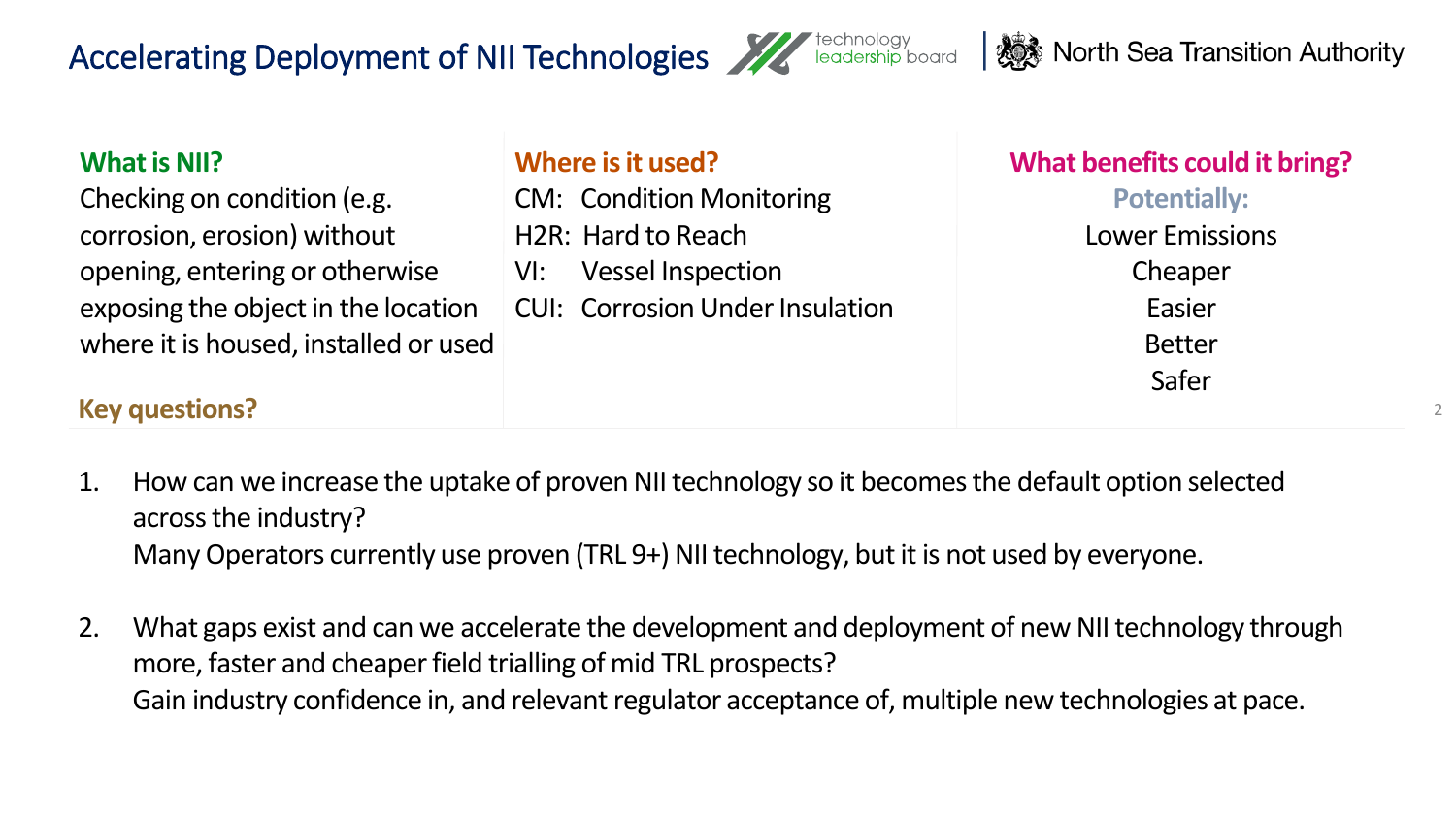# Making NII technology the default



### **A** North Sea Transition Authority

NSTA Technology Surveys (2020-21 and prelim 2021-22) TRL 8-9 examples:

- **Enhanced predictive maintenance of rotating equipment** using online electrical rotor monitoring improving availability & reliability
- **Inline inspection of risers using crawler tool** through ESDV
- **Wireless, battery free, ultrasonic sensor technology** for accurate internal corrosion and erosion monitoring in pipework and vessels
- **Neutron backscatter tool** detects water in lagging for CUI monitoring
- **Pulsed Eddy Current** for pressure containing and structural systems; and for CUI – improved sensors
- **Live and online ultrasonic monitoring of erosion/corrosion hotspots**
- **(ACFM)** to inspect welds and identify cracks incl. ROV deployed • **Structural inspection using alternating current field measurement technology**
- **Alternative deployment platforms for inspection tools** to reduce/eliminate HES risk to personnel, involving robotic arms and unmanned aerial vehicles
- **Quantitative Short Range Scanning** in large diameter pipework fabrication
- **Radiography inspection without impacting nucleonic level control instrumentation** for inspection of dead legs

#### **Phased Array Mapping: Serica-Energies**



- Non-Haz Open Drains Tank
- Haz Open Drains Tank
- Oil Export Pig Launcher
- Gas Export Pig Launcher
- HP & LP Flare KO Drum
- PUQ Closed Drains Drum

**Only do intrusive inspection where NII cannot provide adequate inspection coverage to demonstrate ongoing fitness for service.** 

*Bruce* 

*inspections 2019-2021*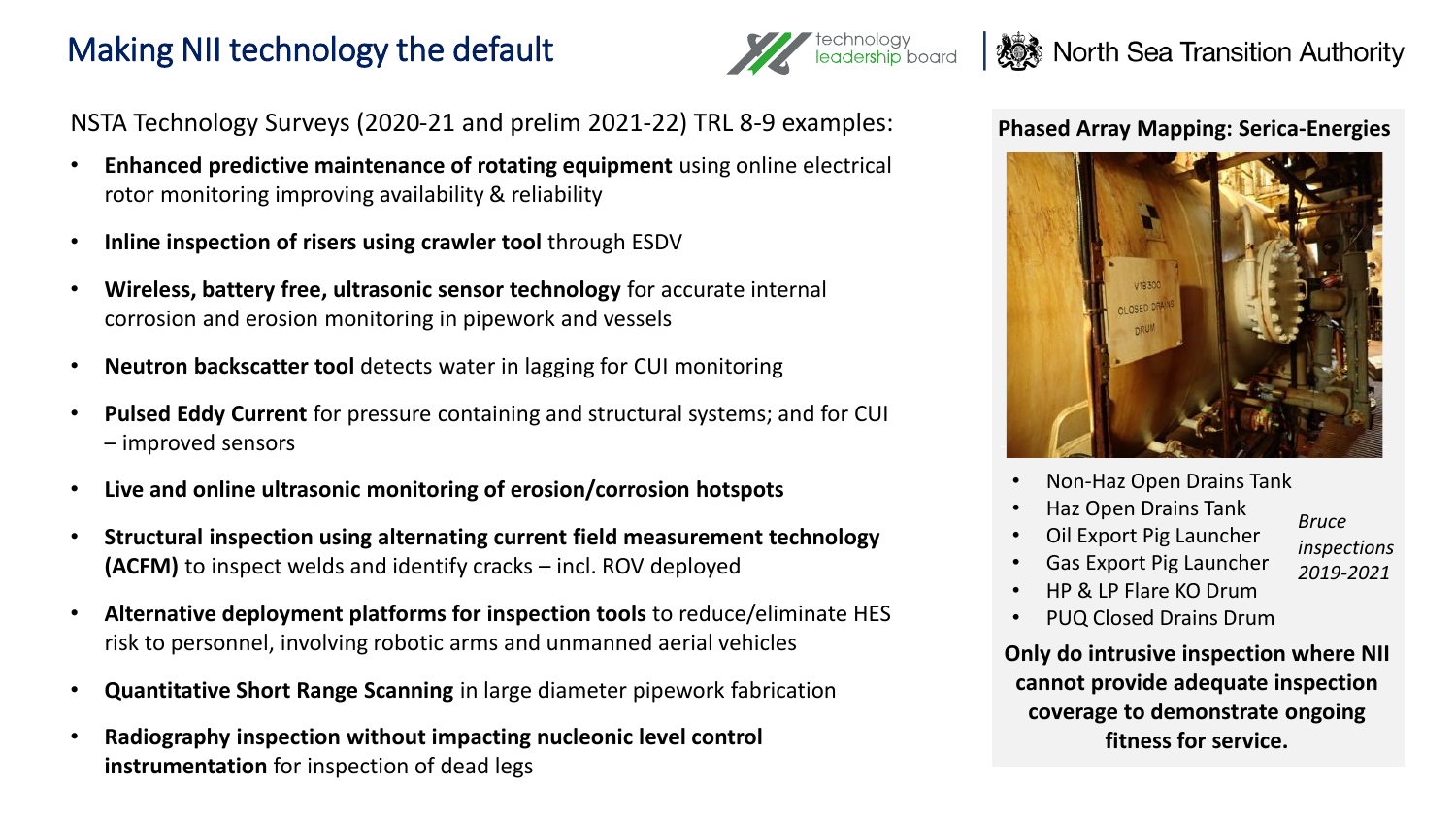# Making NII technology the default



North Sea Transition Authority

TLB's Accelerate Deployment Workstream activity:

- **Open Call for Previously Deployed Technologies** [Call for Previously Deployed Technology -](http://www.the-tlb.com/call-for-previously-deployed-technology.html) The Technology Leadership Board (the-tlb.com) ~250 hits; 7 submissions to date
- **Technology Managers' Network meetings**
	- $\circ$  6 meetings per year community of 100+ technology managers from Operators and Supply Chain
	- o Developers showcase their technology
	- o Operators share experiences of deployment
- **Engagement with Net Zero Technology Centre** 
	- $\circ$  NZTC output promotion at TMN meetings
- **Engagement with Energy Transition Zone**  $\circ$  ETZ output – promotion at TMN meetings



ENERGY TRANSITION ZON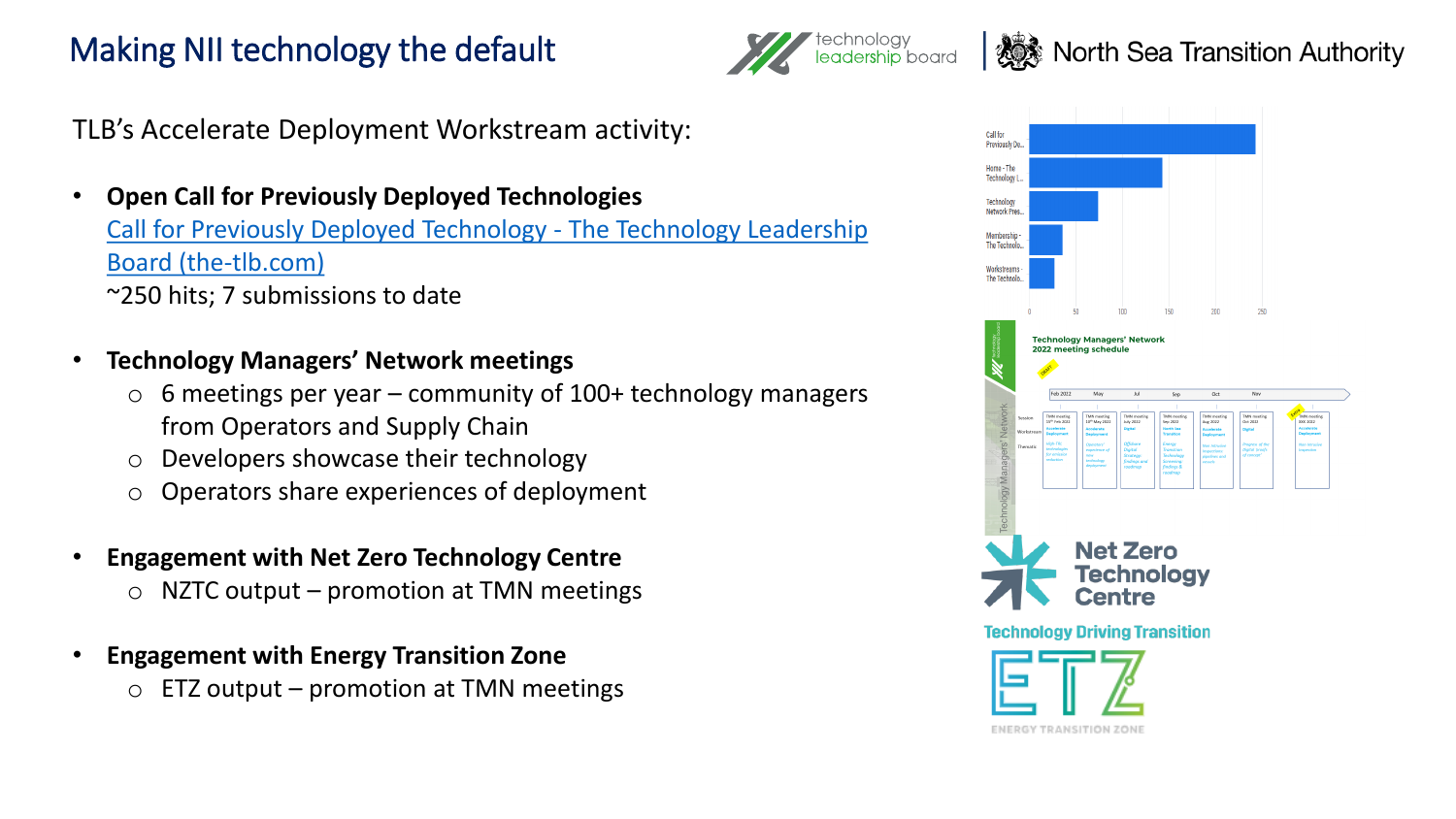# Developing NII technology for VI & CUI

# **A** North Sea Transition Authority

#### **Objective:**

• Increase the deployment of successful NII technologies for VI/CUI offshore

#### **Progress to date:**

- TLB's Industry Sponsor Project on NII for CUI led by Kellas Midstream
- NZTC's pipeline of NII technologies at or approaching field trial readiness
- NZTC's recent call NII technologies seeking partners and field trials
- Scouting for non-NZTC technology and technology transfer from other industries

#### **Forward plan:**

- Focus on VI & CUI
- Adapt model used for well P&A technology development, to deliver more, faster and cheaper trialling of mid-TRL NII technology prospects by hosting field trials at onshore terminals
- input, and field trial c10 VI/CUI technologies per year<br>**Puild cooperation across onshore terminal operators** • Create a collaboration under NZTC project management to select, with industry
- Build cooperation across onshore terminal operators, led by Kellas Midstream, to host field trials at multiple onshore terminals, dovetailing with already planned maintenance programmes
- Demonstrate viable alternatives to existing practice, securing industry confidence and regulator acceptance
- Measure uptake across the UKCS, estimate benefit/value delivered and publicise success stories to drive adoption.

**Advanced Hall Sensors - continuous wave magnetic field to map and image CUI**



**SubTera - terahertz energy to detect moisture and corrosion**